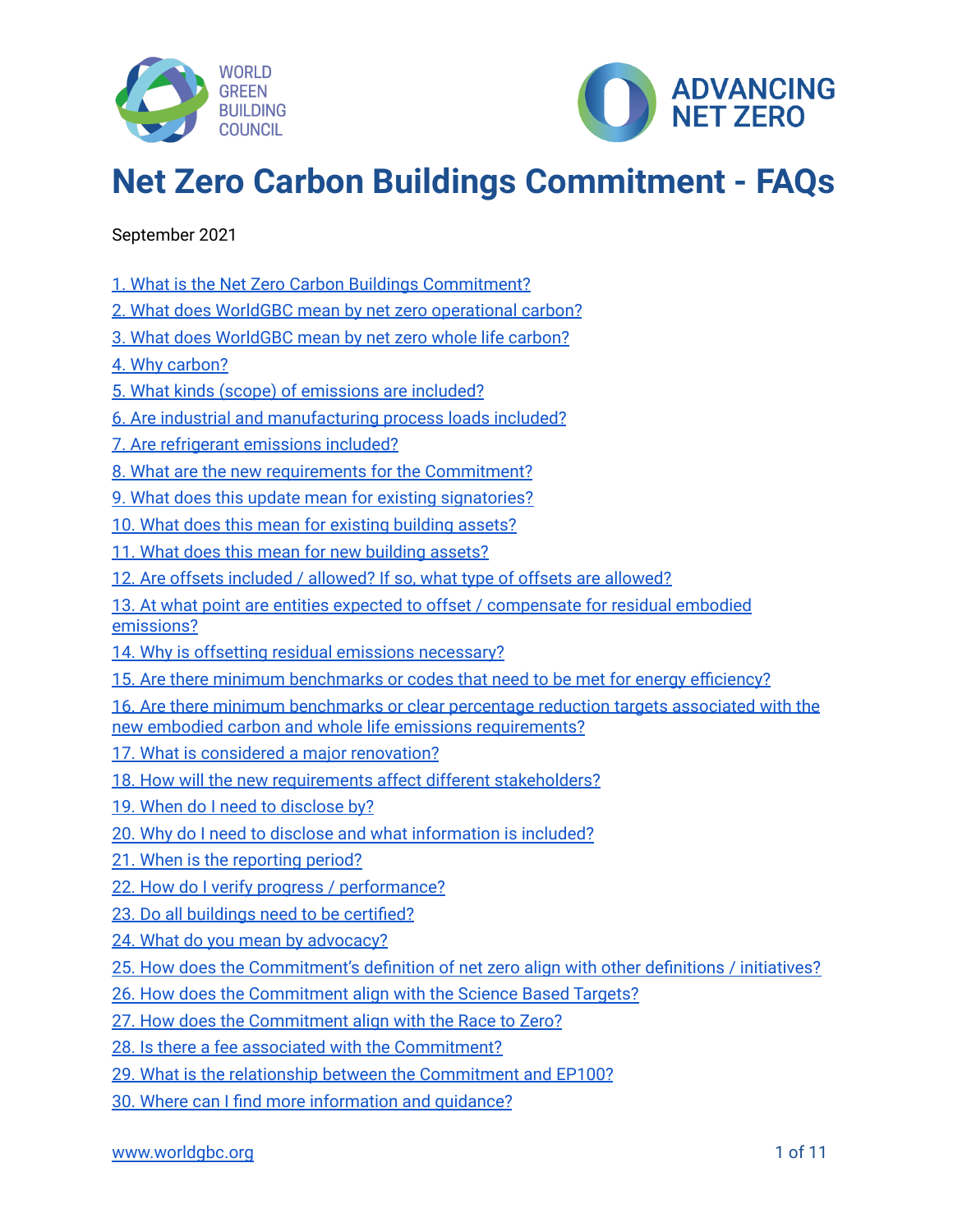



## <span id="page-1-0"></span>**1. What is the Net Zero Carbon Buildings Commitment?**

WorldGBC's Net Zero Carbon Buildings Commitment calls on businesses, organisations, cities and subnational governments to reduce (and compensate where necessary) all operational and embodied carbon emissions within their portfolios by 2030, and to advocate for all buildings to be net zero whole life carbon by 2050.

It recognises leadership action to reduce the impacts of the sector, which is globally responsible for 36% of energy consumption, 38% of energy related carbon emissions, 50% of resource consumption, and expected to double in total footprint by 2060.

It promotes an outcomes based, action oriented approach based on best practice through the five components of the Commitment framework: COMMIT, DISCLOSE, ACT, VERIFY, ADVOCATE.

Through this framework, the Commitment ensures that all signatories can deliver against their targets, while driving real and tangible reductions and wider benefits. Signatories can refer to local GBC guidance and frameworks, and track their progress using GBC rating tools.

#### <span id="page-1-1"></span>**2. What does WorldGBC mean by net zero operational carbon?**

When the amount of carbon dioxide emissions associated with building operations on an annual basis is reduced (highly energy efficient andfully powered from on-site and/or off-site renewable energy sources) to a level that is consistent with reaching net zero at the global or sector level in 1.5°C pathways. Any residual emissions that remain unfeasible to eliminate should be neutralised through carbon removals. 1

#### <span id="page-1-2"></span>**3. What does WorldGBC mean by net zero whole life carbon?**

When, in addition to net zero operational carbon, upfront carbon and other embodied carbon across the building lifecycle is reduced to a level that is consistent with reaching net zero at the global or sector level in 1.5°C pathways. Any residual emissions that remain unfeasible to eliminate should be neutralised through carbon removals. 2

#### <span id="page-1-3"></span>**4. Why carbon?**

WorldGBC recognises that, in most situations, net zero energy buildings (i.e. buildings that generate 100% of their energy needs on-site) are not feasible. However, buildings which are energy efficient, and energy needs are supplied from renewable sources, are a more appropriate target for the emissions reductions required to achieve the Paris Agreement.

By using energy as the only source of measurement, the full impact of emissions on the environment cannot be determined. Carbon (measured in Carbon Equivalent  $CO<sub>2</sub>e$ ) is the

<sup>&</sup>lt;sup>1</sup> Science Based Targets, 'Foundations for Science-based Net Zero Target Setting in the Corporate Sector' (2020)

<sup>2</sup> Science Based Targets, 'Foundations for Science-based Net Zero Target Setting in the Corporate Sector' (2020)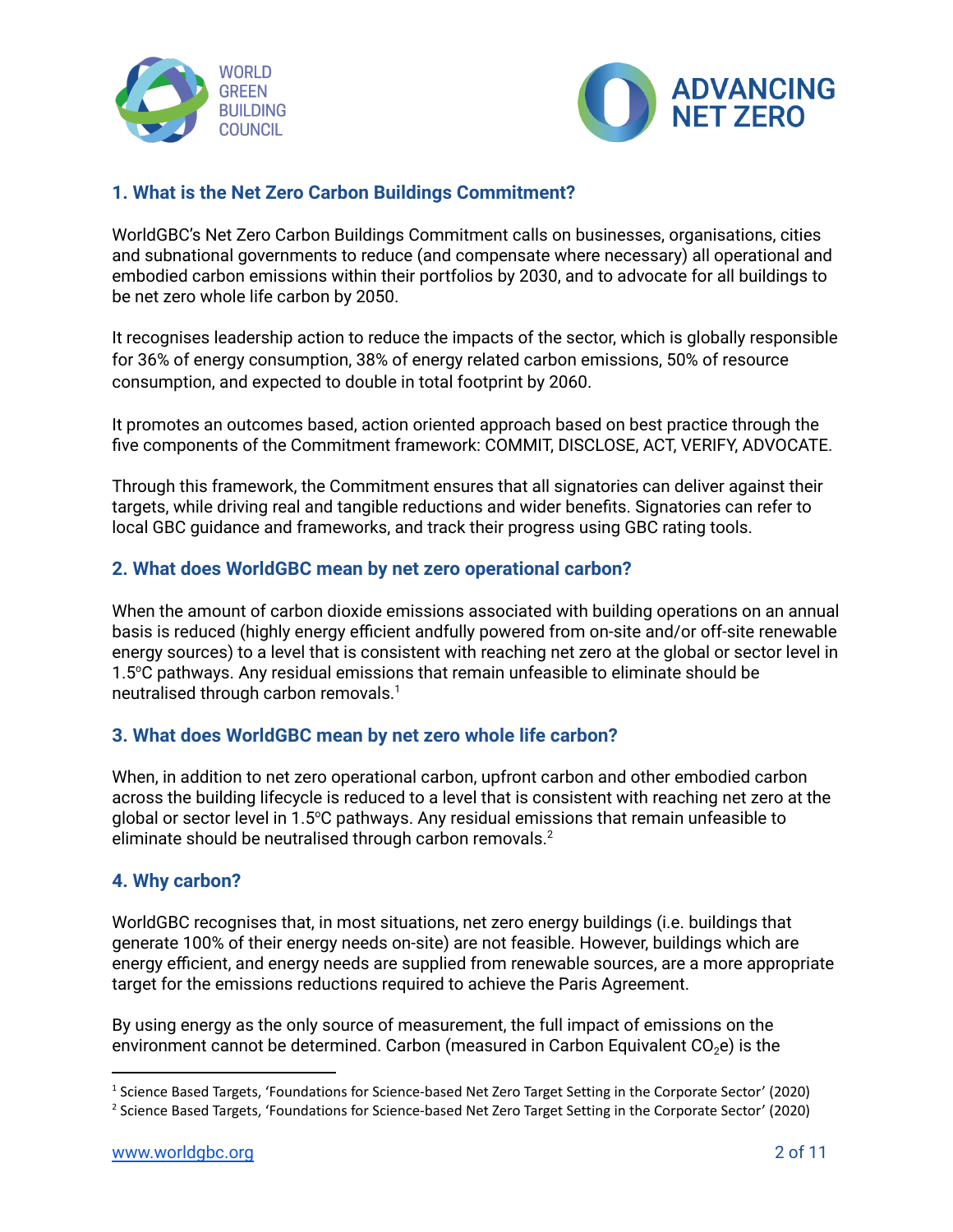



ultimate metric and a universal language to track the impact of greenhouse gas emissions of buildings and supply chains.

Net zero carbon should also be pursued as part of a holistic approach to sustainable buildings. Refer to national GBC guidance for more information.

While embodied carbon currently accounts for 10% of emissions globally, as operational carbon is reduced and development accelerates in parts of the world including China and Africa; it is estimated that more than half of total carbon emissions from all global new construction between 2020 and 2050 will be due to upfront emissions from new building construction and, to a lesser degree, from building renovations in Europe in particular.

# <span id="page-2-0"></span>**5. What kinds (scope) of emissions are included?**

The Net Zero Carbon Buildings Commitment focuses on operational (Scope 1 and 2 energy related emissions including refrigerants and process loads) and embodied carbon emissions of building assets over which the entity has direct control (accounted for as part of Scope 3 emissions).

Together, these combine to cover the majority of whole life emissions of an asset across its lifecycle.

More information about defining the full scope of emissions covered by the commitment and the definition of direct control can be found in the forthcoming Detailed Guidance document.

## <span id="page-2-1"></span>**6. Are industrial and manufacturing process loads included?**

Process loads cover a wide range of applications with varying degrees of energy consumption and carbon emissions. Overall, process loads are expected to grow to 35% of total commercial building energy use by 2025 and they can range from roughly 10% up to 60% of all energy use depending on the type of commercial asset, or other typology.

Therefore, all process loads associated with an asset must be considered and accounted for the purposes of the Commitment, provided they fall under the direct control of the entity.

## <span id="page-2-2"></span>**7. Are refrigerant emissions included?**

Refrigerant emissions must now be considered as part of an entity's operational (Scope 1 & 2) emissions, they must be reduced to the greatest extent possible and then any residual emissions offset.

<span id="page-2-3"></span>See forthcoming Detailed Guidance for further detail.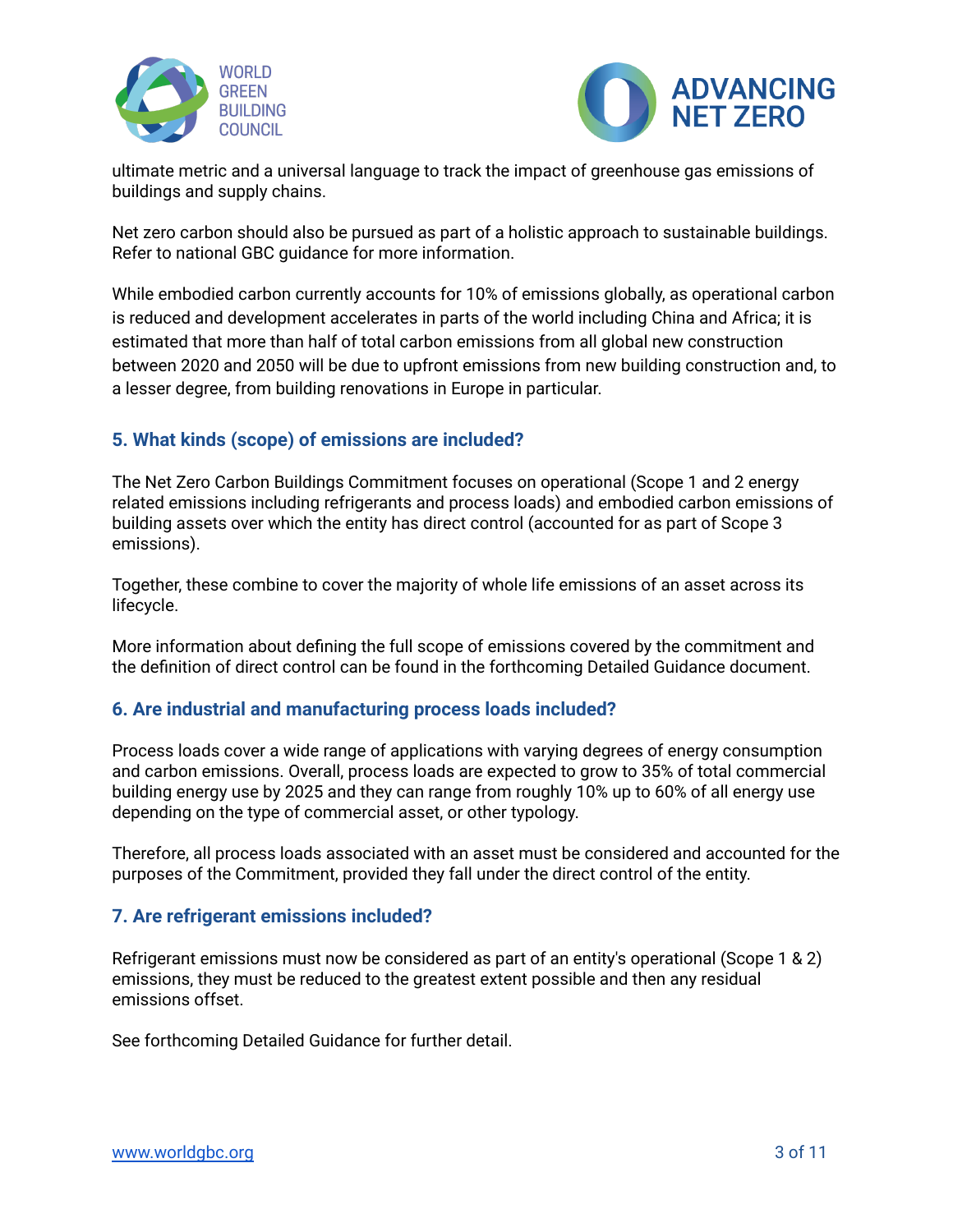



## **8. What are the new requirements for the Commitment?**

The requirements for addressing embodied carbon and/or operational carbon are dependent on the portfolio profile of each entity. This is determined via direct control of the assets (operational and financial control):

- If an entity only has existing buildings to manage within its portfolio, the operational carbon requirements apply.
- When an entity is also responsible for the development of new buildings or major renovations within its portfolio, both the operational carbon and embodied carbon requirements apply.

Effective 1 January 2023, all new signatories to the Net Zero Carbon Buildings Commitment will be required to commit to the requirements relevant to their portfolio profile and activities.

The Commitment requires that by 2030:

- Existing buildings reduce their energy consumption and eliminate emissions from energy and refrigerants removing fossil fuel use as fast as practicable (where applicable). Where necessary, compensate for residual emissions.
- New developments and major renovations are built to be highly efficient, powered by renewables, with a maximum reduction in embodied carbon and compensation of all residual upfront emissions.

#### <span id="page-3-0"></span>**9. What does this update mean for existing signatories?**

Existing signatories will be invited to consider the updated Commitment requirements, and then reconfirm their Commitment via a new joining form.

WorldGBC will work with existing signatories to help them understand what the requirements mean for their business or organisation, what actions they will need to undertake in order to achieve these goals, and the reporting requirements for embodied carbon.

For more information please contact anzproject@worldgbc.org

#### <span id="page-3-1"></span>**10. What does this mean for existing building assets?**

Existing building assets should be net zero operational carbon by 2030.

Where the entity is responsible for a significant renovation of that asset from 2030 or earlier, they should reduce and compensate (for residual upfront emissions) embodied carbon emissions associated with the renovation activities.

Entities must aim to achieve maximum possible emission reductions in upfront embodied carbon of materials and construction processes being used, and compensate for any residual emissions that remain.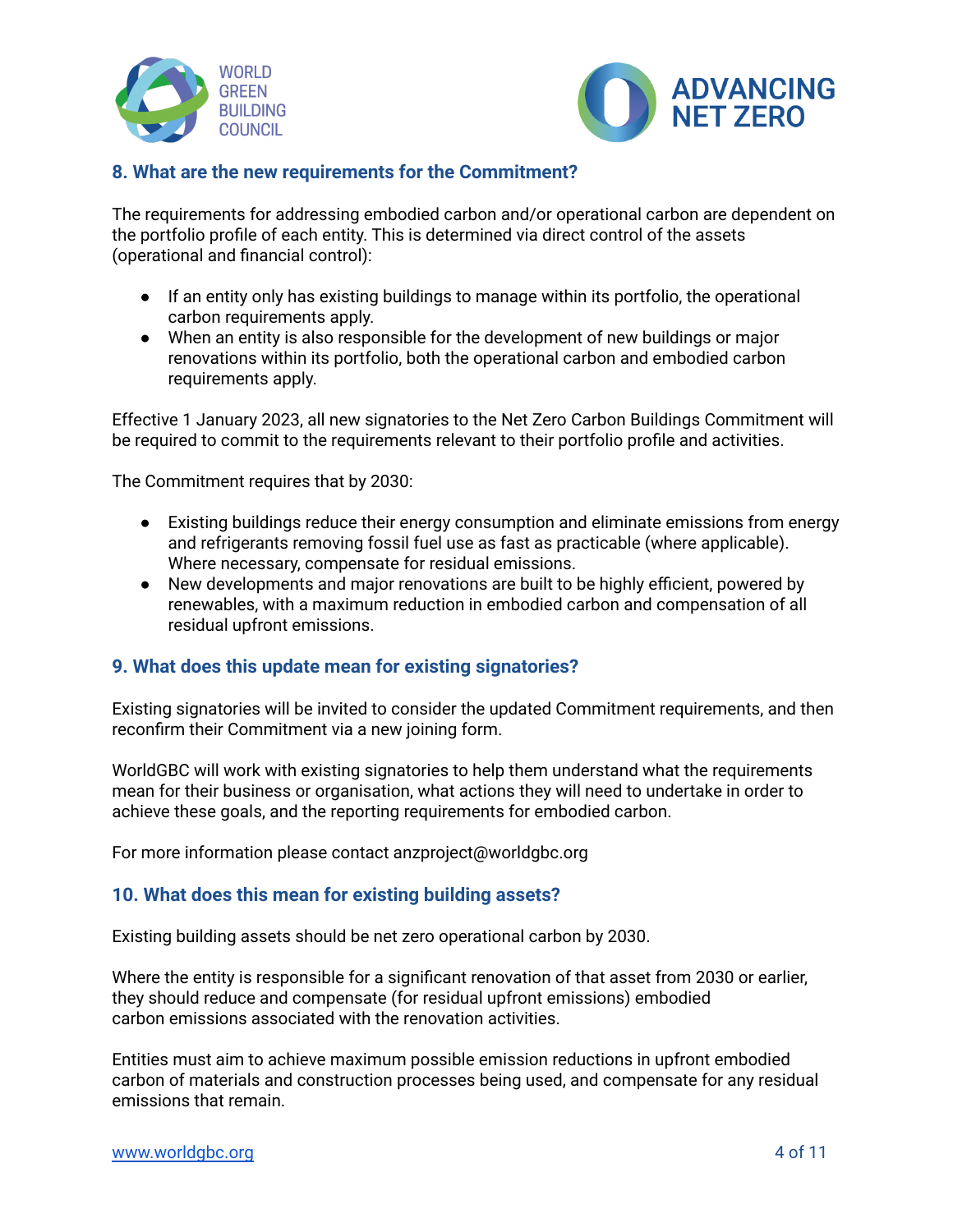



## <span id="page-4-0"></span>**11. What does this mean for new building assets?**

Entities responsible for the development and construction of new assets must ensure that they are built to be highly efficient, powered by renewables and reduce (and compensate where necessary) all operational carbon emissions. Entities must also reduce and compensate (for residual upfront emissions) embodied carbon emissions by 2030.

Achieve maximum possible emission reductions in upfront embodied carbon (module A lifecycle stage as defined in EN 15978, with modules B - D measured, considered and planned for), and compensate for any residual emissions that remain.

This involves following the reduction first principles set out within the Commitment, and offsetting residual emissions at practical completion. Emissions occurring during building operations will be the responsibility of the building owner/tenant as appropriate.

These requirements must be observed at the latest by 2030. I.e. any asset that will complete post 2030 should have been designed and constructed with these requirements in consideration. WorldGBC strongly encourages all entities to implement strategies to measure and reduce embodied carbon as soon as possible before 2030.

## <span id="page-4-1"></span>**12. Are offsets included / allowed? If so, what type of offsets are allowed?**

The Commitment outlines a reduction first approach for both operational and embodied carbon, with offsetting only allowed for residual emissions that cannot be mitigated.

WorldGBC supports an approach to total decarbonisation of the building and construction sector that utilises offsets as a necessary part of the transition, in order to compensate for the impacts of the sector and facilitate the pursuit of overall net zero emissions.

Please refer to WorldGBC's position paper '*[Advancing](https://www.worldgbc.org/advancing-net-zero-whole-life-carbon) Net Zero Whole Life Carbon: Offsetting Residual Emissions from the Building and [Construction](https://www.worldgbc.org/advancing-net-zero-whole-life-carbon) Sector*' for more information, and local Green Building Council (GBC) guidance for market specific guidance and offsetting principles.

## <span id="page-4-2"></span>**13. At what point are entities expected to offset / compensate for residual embodied emissions?**

Signatories who undertake activities within their portfolio, such as developing a new asset or undergoing major renovation of an existing asset, will be required to measure and assess embodied carbon and whole life emissions across the whole lifecycle of the building by carrying out WLCAs or other appropriate methodologies.

Design, material and construction choices should aim to maximise the reduction of upfront embodied carbon emissions, but crucially, maintain a whole lifecycle outlook. Strategies to reduce upfront embodied emissions should not negatively impact operational performance or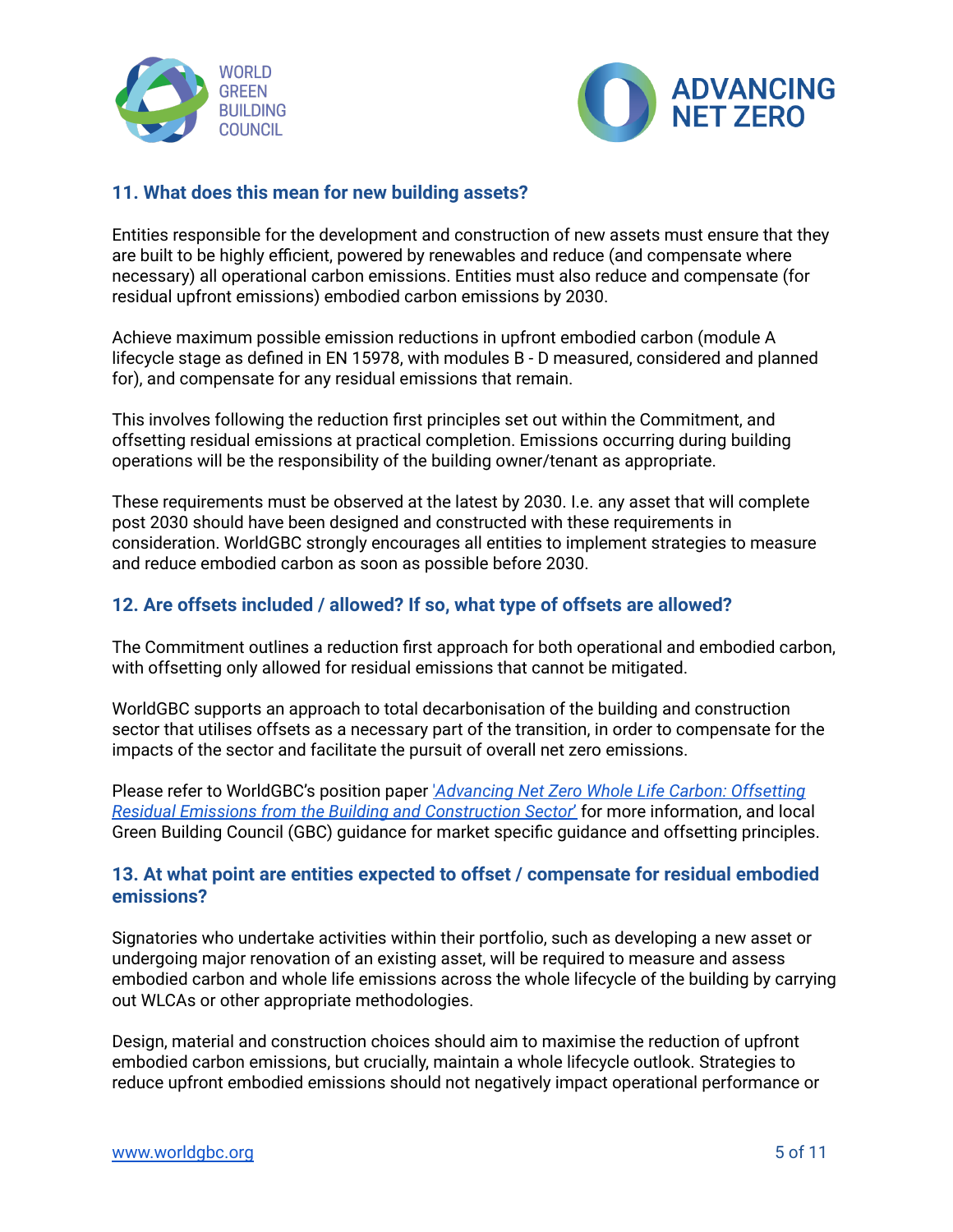



other outcomes that would ultimately increase the overall whole lifecycle emissions associated with the asset.

Offsetting residual upfront embodied emissions should occur at point of completion. Upfront embodied carbon emissions resulting from renovations should be offset annually, at point of completion, as they occur.

## <span id="page-5-0"></span>**14. Why is offsetting residual emissions necessary?**

The recent IPCC report estimates the remaining global carbon budget between 2020 and 2050, if we are to reach the global net zero goal, is around 300 GtCO2. This would give us 83% likelihood of meeting the 1.5oC scenario.

For the built environment, this means we must use all of the tools at our disposal – in the right ways – to transition towards a net zero carbon, healthy, equitable and resilient built environment as soon as possible.

Offsetting the emissions we cannot avoid today will support acceleration of the decarbonisation agenda  $-$  critical to achieving the 1.5°C Paris climate goal.

For more information please see '*[Advancing](https://www.worldgbc.org/advancing-net-zero-whole-life-carbon) Net Zero Whole Life Carbon: Offsetting Residual Emissions from the Building and [Construction](https://www.worldgbc.org/advancing-net-zero-whole-life-carbon) Sector*'.

## <span id="page-5-1"></span>**15. Are there minimum benchmarks or codes that need to be met for energy efficiency?**

Globally, energy efficiency measures could deliver a 48% reduction in global emissions by 2030, with 43% of those coming from buildings, resulting in cumulative savings of \$2.5 - \$2.8 trillion USD. [Source: How Energy [Efficiency](https://www.climateworks.org/wp-content/uploads/2015/11/Report_How-Energy-Efficiency-Cuts-Costs-for-a-2-Degree-Future.pdf) Cuts Costs for a 2 Degree Future]

In this context, the Commitment values energy efficiency as a fundamental requirement of reaching net zero carbon for buildings and as a necessary first step towards decarbonisation. Nevertheless, the chosen framework or evaluation metric is entirely up to the entity and based on its own strategic analysis of its business. The energy efficiency measures that the entity implements are expected to contribute significantly towards the goal of achieving net zero carbon emissions while reducing operational costs, limiting reliance on renewable energy, and minimising excessive loads on grid infrastructure.

In the absence of a specific benchmark for energy efficiency, common sources of reliable benchmarks for energy efficiency can be determined from third party green building certification schemes to ensure energy efficiency is addressed beyond local code levels. These are therefore a useful way to demonstrate action in this important area.

## <span id="page-5-2"></span>**16. Are there minimum benchmarks or clear percentage reduction targets associated with the new embodied carbon and whole life emissions requirements?**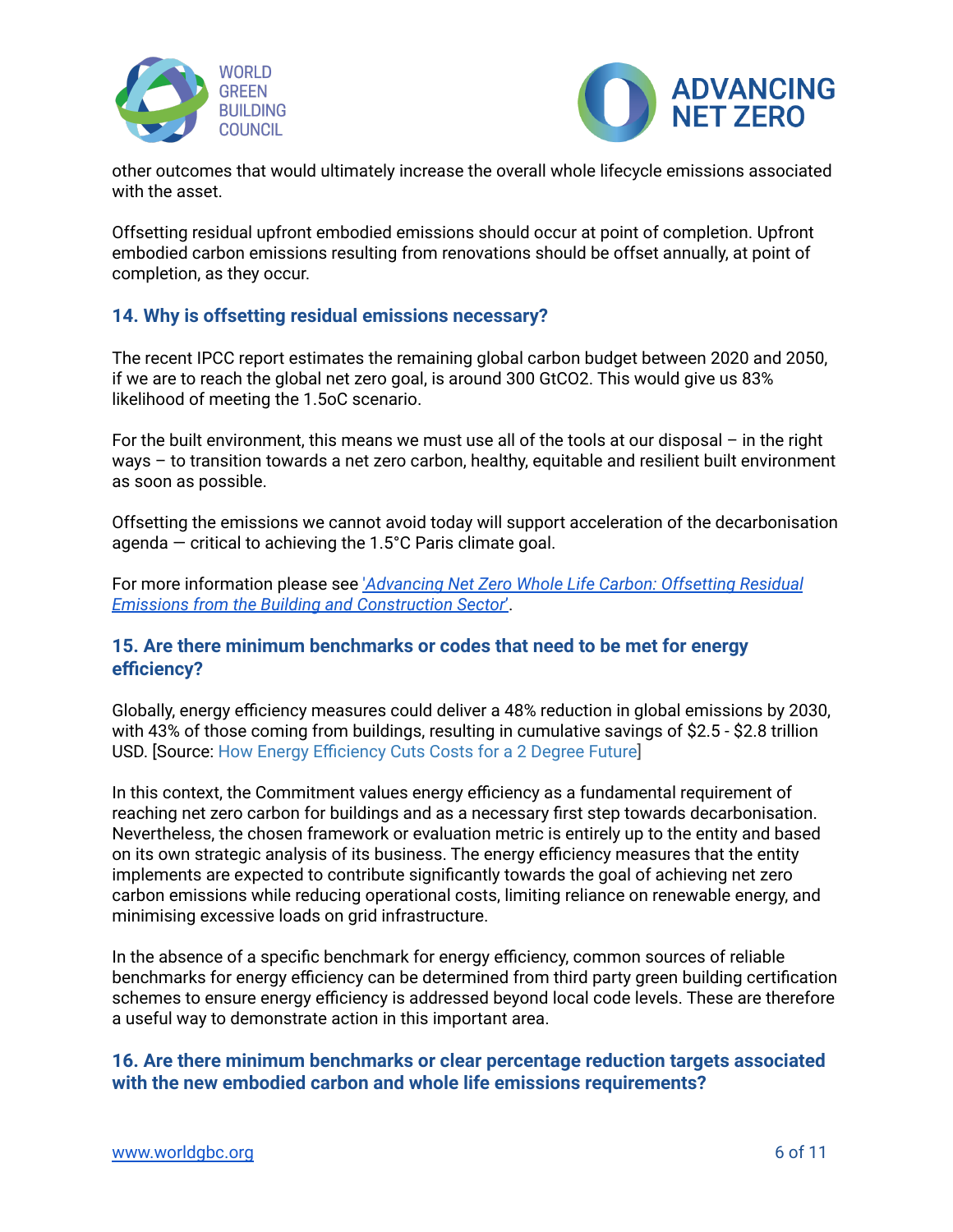



As a global Commitment, it is difficult to set a benchmark or specific percentage reduction target for embodied carbon emissions as market maturity varies from country to country. Some countries will experience significantly less availability of low carbon materials, construction processes or even the required knowledge / professional services to achieve the same as others. Please refer to local GBC guidance where appropriate.

Hence, in relation to the new requirements, signatories must prove that they have undergone appropriate assessments to show they have pursued the most appropriate set of actions available to them within their local context to maximise upfront carbon reductions. Then must then show that they have an ongoing decarbonisation plan that will consider ongoing embodied carbon in-use and crucially, at end of life.

WorldGBC envisages that the new requirements on whole life emissions will engender increased measurement and action on embodied carbon emissions, which will in turn help the industry develop further benchmarks or appropriate reduction targets over time.

## <span id="page-6-0"></span>**17. What is considered a major renovation?**

Please refer to full Detailed Guidance document for the updated Commitment, following consultation on an appropriate globally applicable definition for 'major renovation'.

#### <span id="page-6-1"></span>**18. How will the new requirements affect different stakeholders?**

In order to realise our shared goal of the total decarbonisation of the built environment, it is vital that all stakeholders from across the value chain take action, working collectively and collaboratively. Different stakeholder types will have varying ability and impact in directly influencing the reduction of whole life carbon emissions through their actions, but all have the potential to also influence indirect emissions.

The forthcoming updated Detailed Guidance document will include suggested actions for different stakeholders to pursue, to realise their Commitment and beyond, and fulfil requirements under the Advocate section.

#### <span id="page-6-2"></span>**19. When do I need to disclose by?**

Entities must complete initial reporting disclosure within two years of signing, in order to create transparent building performance metrics at asset and portfolio level on which to appropriately inform the other stages.

#### <span id="page-6-3"></span>**20. Why do I need to disclose and what information is included?**

Signatories are required to measure and assess annual asset and portfolio energy demand and operational carbon emissions, and whole life carbon emissions, and to disclose portfolio data publicly. This helps to create transparent building performance metrics through measurement and monitoring to compare and evaluate across asset and portfolio level.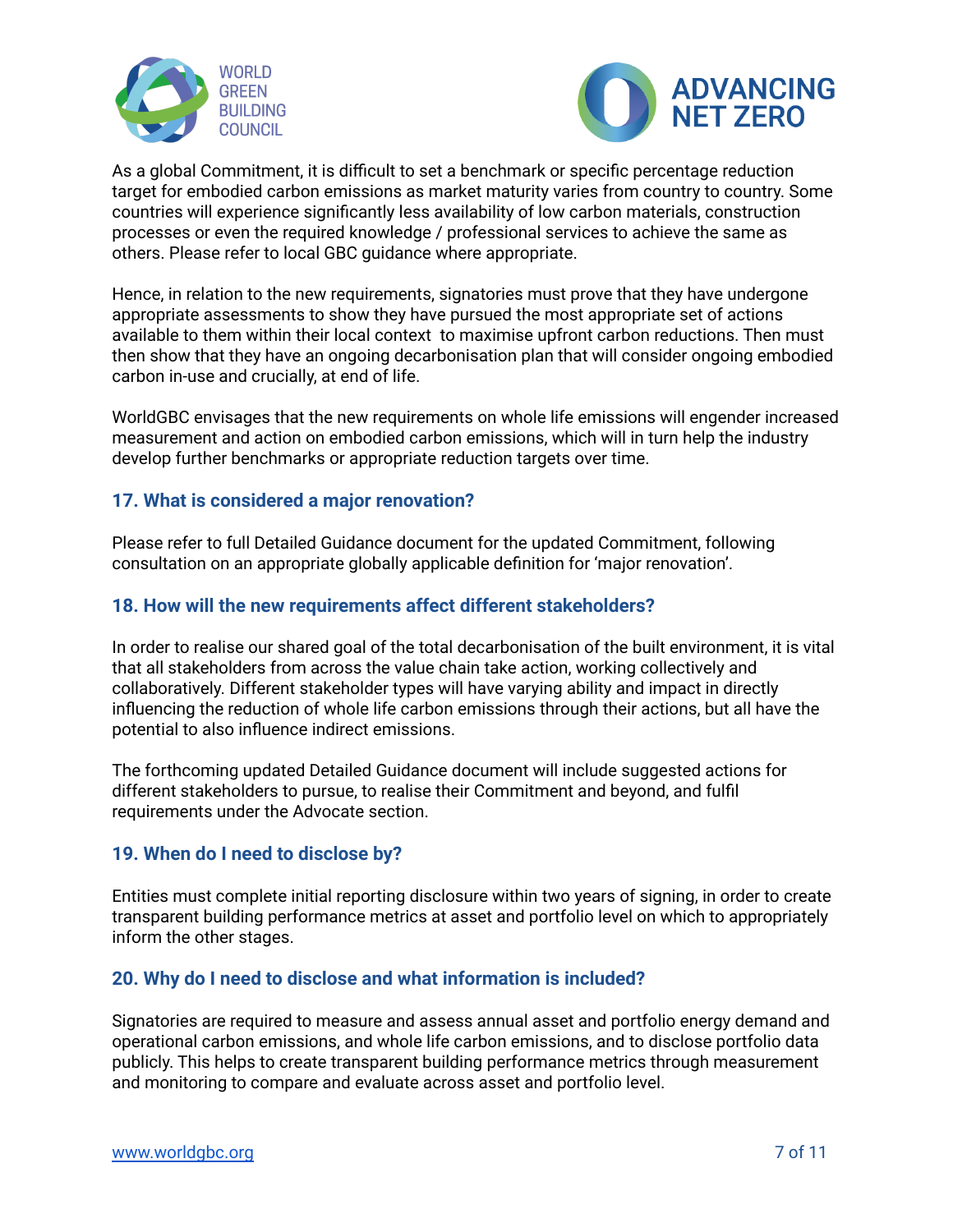



This in turn, generates easily digestible and publicly available information (for consumers, employees etc), establishes the portfolio Commitment baseline, and identifies performance gaps and opportunities for improvements at asset and portfolio level.

Please refer to the 'Requirements' section of the Introduction document for more information.

## <span id="page-7-0"></span>**21. When is the reporting period?**

The reporting period for the Commitment will run annually from June - October.

It is to the entity's discretion to determine the relevant reporting data scope. It is suggested that it aligns within a few months either side of a chosen financial year, calendar year or aligned with other reporting timeframes. Importantly the reporting period must occur over a single continuous 12 month interval and be consistent every year to allow for year on year comparisons.

#### <span id="page-7-1"></span>**22. How do I verify progress / performance?**

Signatories must verify their performance and emissions data at an asset and portfolio level, but only report portfolio level data to WorldGBC.

Entities should follow the verification requirements appropriate for their portfolio. Entities may pursue a combination of verification options, i.e. have some assets certified and undertake verification of data for the rest of their portfolio.

WorldGBC requires verification assurance to have achieved a 'limited' or 'reasonable' status.

These verification options are:

- 1. Entities carry out annual asset level third party certification for each asset within their portfolio, disclosing complete portfolio level data to WorldGBC.
- 2. Entities carry out annual third party verification of asset level energy consumption and carbon emissions data, disclosing complete portfolio level data to WorldGBC.
- 3. Entities carry out annual self-assessment via WorldGBC (only available for SMEs).

See the forthcoming Detailed Guidance for more information.

#### <span id="page-7-2"></span>**23. Do all buildings need to be certified?**

Aligning with recognised and industry leading local third-party certification schemes/market mechanisms often removes the need for additional assurance processes, and provides geographically and climatically relevant prescriptive pathways which, in some cases, are able to meet the energy efficiency requirements of the Advancing Net Zero framework.

While encouraging entities to undergo this rigorous level of verification at both asset and portfolio levels, WorldGBC understands that this may not be possible due to financial, geographical, political or organisational constraints.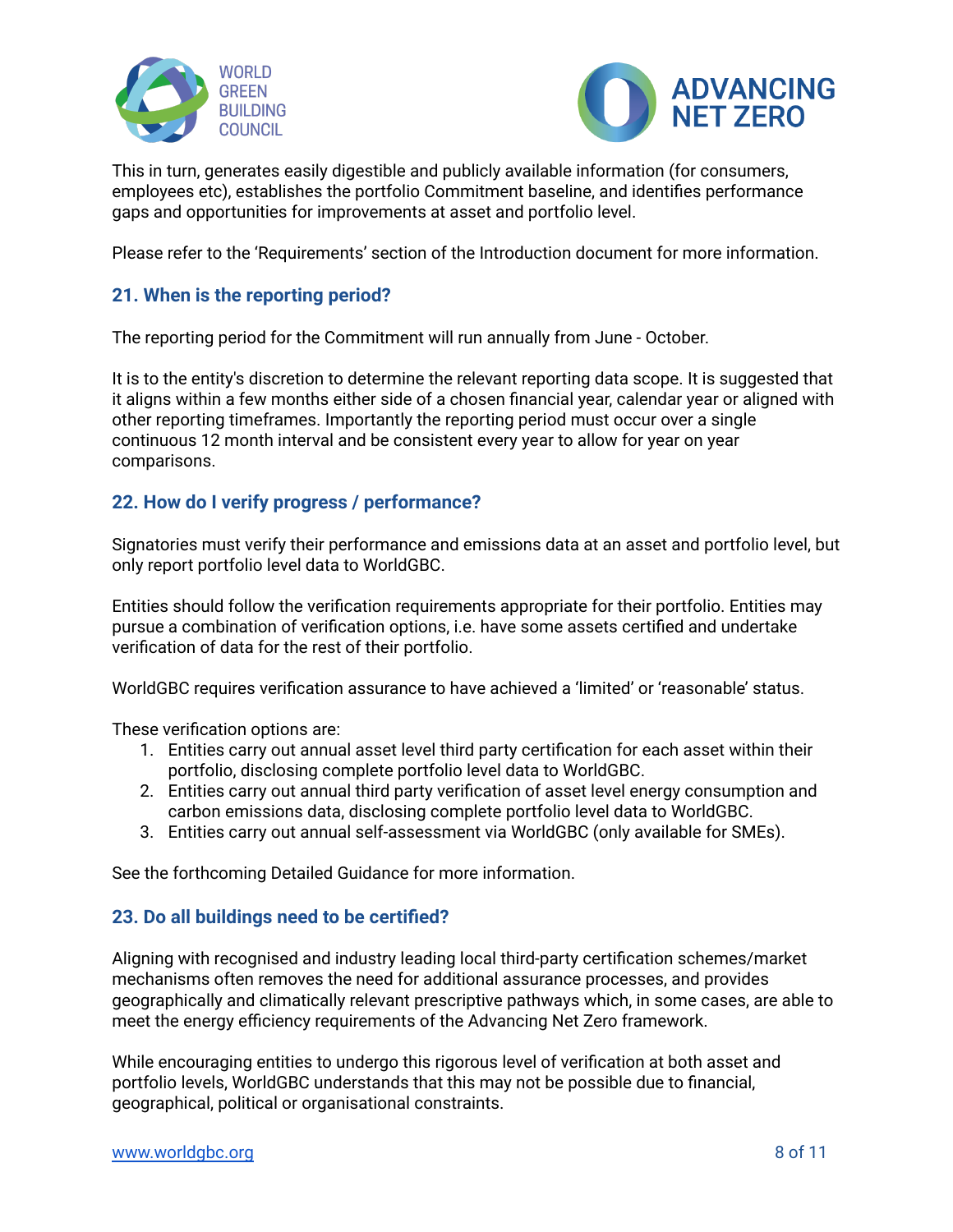



Mechanisms for ensuring the appropriate requirements for asset verification, portfolio assurance and reporting in respect of assets and portfolios are described in the Disclose section of the Detailed Guidance document.

## <span id="page-8-0"></span>**24. What do you mean by advocacy?**

WorldGBC defines advocacy as the ability to influence and champion the need to decarbonise through business activities beyond the scope of the assets under an entity's direct control. All entities have the potential to influence projects, clients, supply chains and accelerate change

Advocacy sends the clearest and loudest message to wider industry to develop the key enablers to facilitate mass market transformation and to overcome specific technical challenges associated with transition towards a zero carbon emissions future.

Whilst the Commitment addresses an organisation's 'footprint' in terms of carbon emissions they can directly address from their portfolio, for many organisations the potential of their 'handprint', via the work they conduct as an organisation, can have far greater impact to further tackle indirect emissions. These actions help to reflect a holistic approach to decarbonising the built environment.

Signatories will be required to measure and report on the impact of their business activities on indirect reduction of embodied carbon as part of the updated requirements. WorldGBC will only publicly publish aggregated reported data for impact statistics.

#### <span id="page-8-1"></span>**25. How does the Commitment's definition of net zero align with other definitions / initiatives?**

The Commitment is designed to recognise leadership action towards decarbonising building portfolios, and the contribution of signatories to the wider industry transformation towards net zero, and ultimately, zero carbon.

In addressing residual emissions, WorldGBC recognises that definitions of net zero and approaches to achieve a net zero emissions balance vary. As set out in Advancing Net Zero Whole Life Carbon: Offsetting Residual Emissions from the Building and Construction Sector, WorldGBC recommends that signatories should pursue permanent removal offsets wherever possible, and consider compensation offsets in the short- and medium-term. Signatories should be aware of how various initiatives define net zero, and what actions are recognised under different initiatives, to ensure they are complementary and support a net zero claim.

Please refer to the 'Navigating net zero' section of the Introduction document for more information.

Due to the Commitment's flexible nature in scope, there is significant alignment and benefits in pursuing a combined approach with other global leading initiatives. To provide further guidance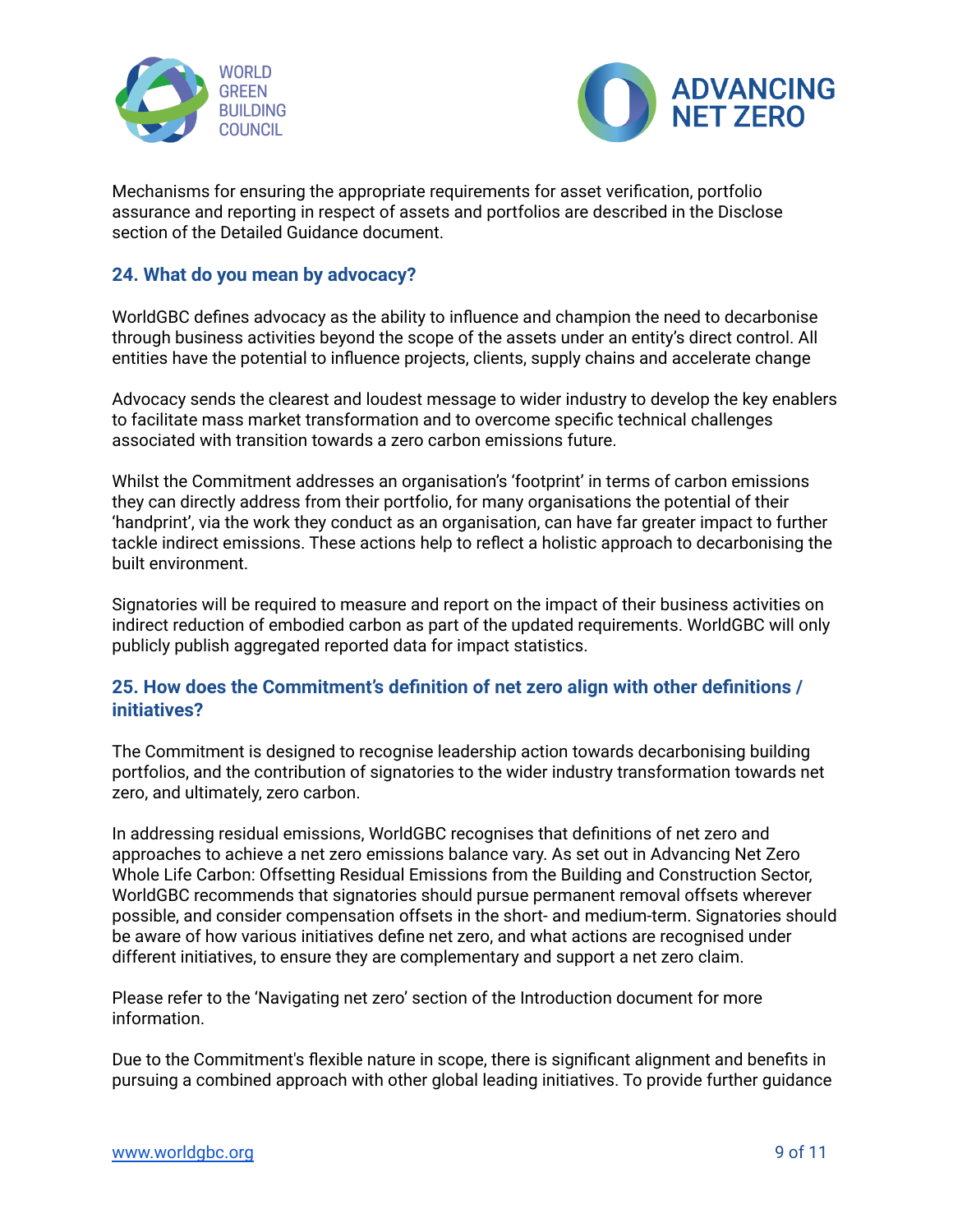



on this, WorldGBC has developed 'Aligning Initiatives' documents for the following initiatives and will develop more moving forwards. Click on the link to find out more:

● [GRESB](https://www.worldgbc.org/sites/default/files/WorldGBC%20Aligning%20Initiatives%20Document%20GRESB%20FINAL.pdf)

## <span id="page-9-0"></span>**26. How does the Commitment align with the Science Based Targets?**

WorldGBC views the Commitment and **[Science](https://sciencebasedtargets.org/) Based Targets** as complementary climate initiatives. Entities who are pursuing targets outlined by SBTi in the ['Business](https://sciencebasedtargets.org/business-ambition-for-1-5c) Ambition for [1.5oc'](https://sciencebasedtargets.org/business-ambition-for-1-5c) campaign or future Net Zero Framework/Standard can use the Commitment to inform their actions in terms of decarbonising the built environment assets over which they have direct control. Crucially, the Commitment 2030 targets align with and contribute towards SBT's call to halve emissions by 2030.

SBT recently completed a public consultation on the proposed SBTi Net-Zero Criteria, with a view to produce a final net zero framework. The ' SBTI Net-Zero Standard' will include target setting guidance and target validation criteria, and is due for release in 2021.

The Commitment and SBTi align in our guidance towards entities seeking to decarbonise their organisation and their built environment assets. Entities should pursue a reduction first approach in all instances, reducing their emissions by the greatest extent possible as quickly as possible. Any remaining unabateable residual emissions should then be compensated for accordingly. In order to make a net zero claim recognised by SBTi, this should be achieved through carbon removal offsets only.

WorldGBC will monitor these developments and produce guidance on alignment accordingly. In regards to definitions of net zero and what types of offsets will be recognised under SBT's framework please refer to '*[Advancing](https://www.worldgbc.org/advancing-net-zero-whole-life-carbon) Net Zero Whole Life Carbon: Offsetting Residual Emissions from the Building and [Construction](https://www.worldgbc.org/advancing-net-zero-whole-life-carbon) Sector*' for more information.

WorldGBC and SBTi will work on an **Aligning [Initiatives](https://www.worldgbc.org/resources-further-guidance)** document to be released at COP26.

## <span id="page-9-1"></span>**27. How does the Commitment align with the Race to Zero?**

The Race To Zero is the global campaign, organised by the High-Level Climate Champions for Climate Action to rally leadership and support from businesses, cities, regions, investors for a healthy, resilient, zero carbon recovery. The objective is to build momentum around the shift to a decarbonised economy ahead of COP26, where governments must strengthen their contributions to the Paris Agreement. This will send governments a resounding signal that business, cities, regions and investors are united in meeting the Paris goals and creating a more inclusive and resilient economy.

In the lead up to COP26 and beyond, WorldGBC is supporting the Race to Zero campaign, and calling on all organisations from across the building and construction sector to join this critical initiative. This presents an unprecedented opportunity to champion the leadership of GBC members to drive down emissions, and industry preparedness for regulation.